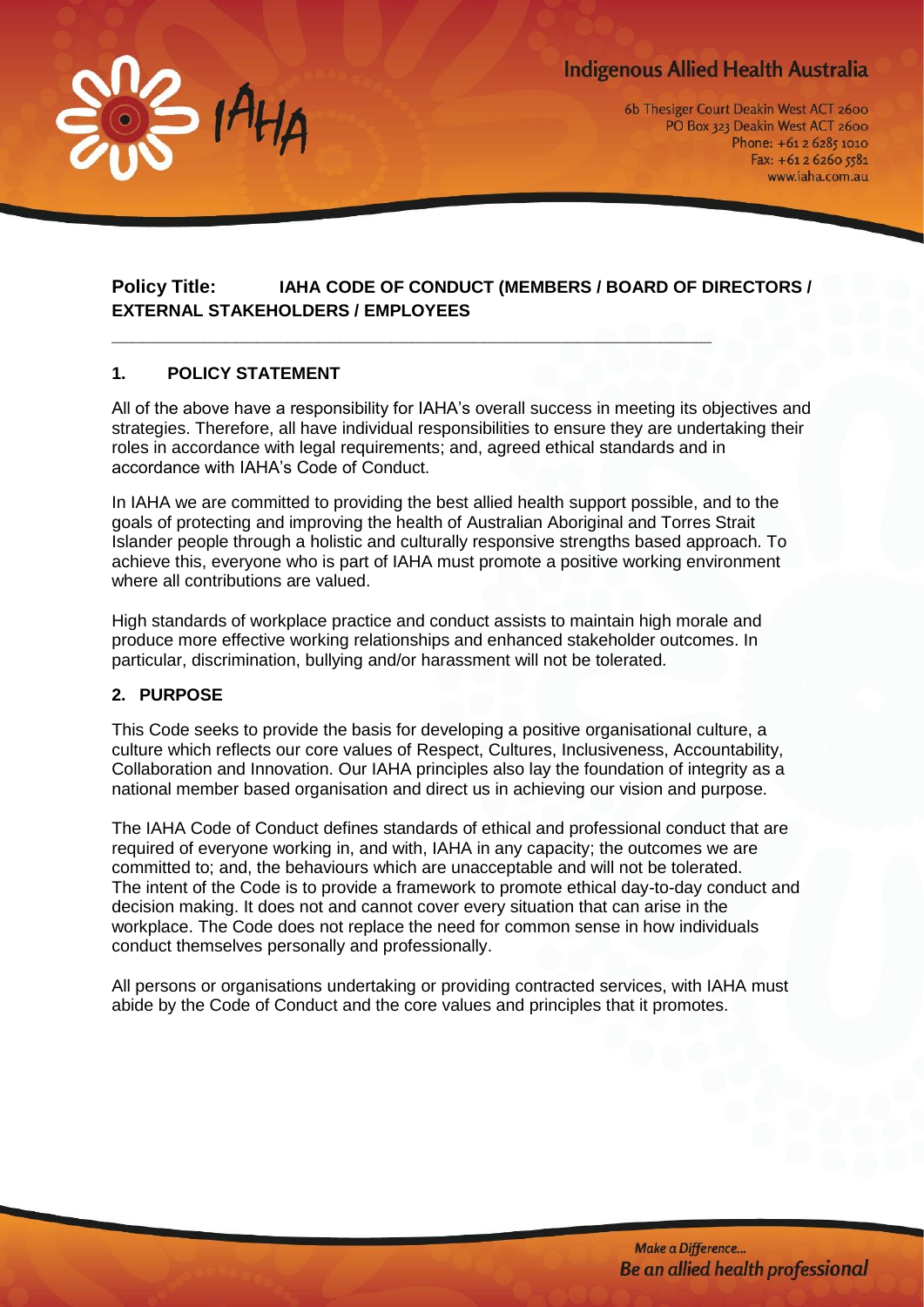#### **3. DEFINITIONS**

**Executive:** The current IAHA Board of Directors.

**Management and Supervisors**: Current IAHA employees with specific roles determined by the relevant staff dispositions.

**Whistle-blower:** Is a person being a Board Director, Member, Manager, employee or contractor of an entity who, whether anonymously or not, makes attempts to make or wishes to make a report in connection with reportable conduct and where the whistle-blower wishes to avail themselves of protection against reprisal for having made the report.

**Conflict of Interest:** Means a situation where there is an actual, potential or perceived divergence between the individual interests of a Board Member or employee and their professional and work related obligations to IAHA, such that an independent observer might reasonably question that the Board or employees member's conduct may have been influenced by his or her own private interests or personal circumstances. **Chief Executive Officer (CEO):** Chief Executive Officer of IAHA.

**Secretariat:** Current IAHA employees.

#### **4. POLICY / PROCEDURES**

The Chief Executive Officer is responsible for ensuring that the Code is promulgated throughout IAHA. All persons or organisations undertaking or providing contracted services, in IAHA must be given a copy of the Code of Conduct to read and sign on commencement of work in IAHA

## **4.1 Responsibilities under the Code**

All persons are responsible for applying, and complying with, the Code.

The Chairperson and CEO are responsible for ensuring that the Board, members, employees and service providers are aware of, and understand, their responsibilities under the Code.

#### **4.2 What happens if there is a breach of the Code?**

There is a range of consequences for breaches of this Code depending on the nature and seriousness of the matter.

The Chairperson and the CEO have a responsibility to address alleged breaches of the Code promptly, and in a fair and reasonable manner. They need to assess the seriousness of any alleged breaches, and how they should be dealt with.

Possible outcomes for those who breach the Code may include, but are not limited to, the following:

- counselling;
- performance improvement plans;
- formal disciplinary action;
- referral to the police in cases of suspected possible criminal activity;
- referral to other Government agencies, such as the Independent Commission
- Against Corruption; suspension of membership;
- termination of Board directorship; or
- termination of employment.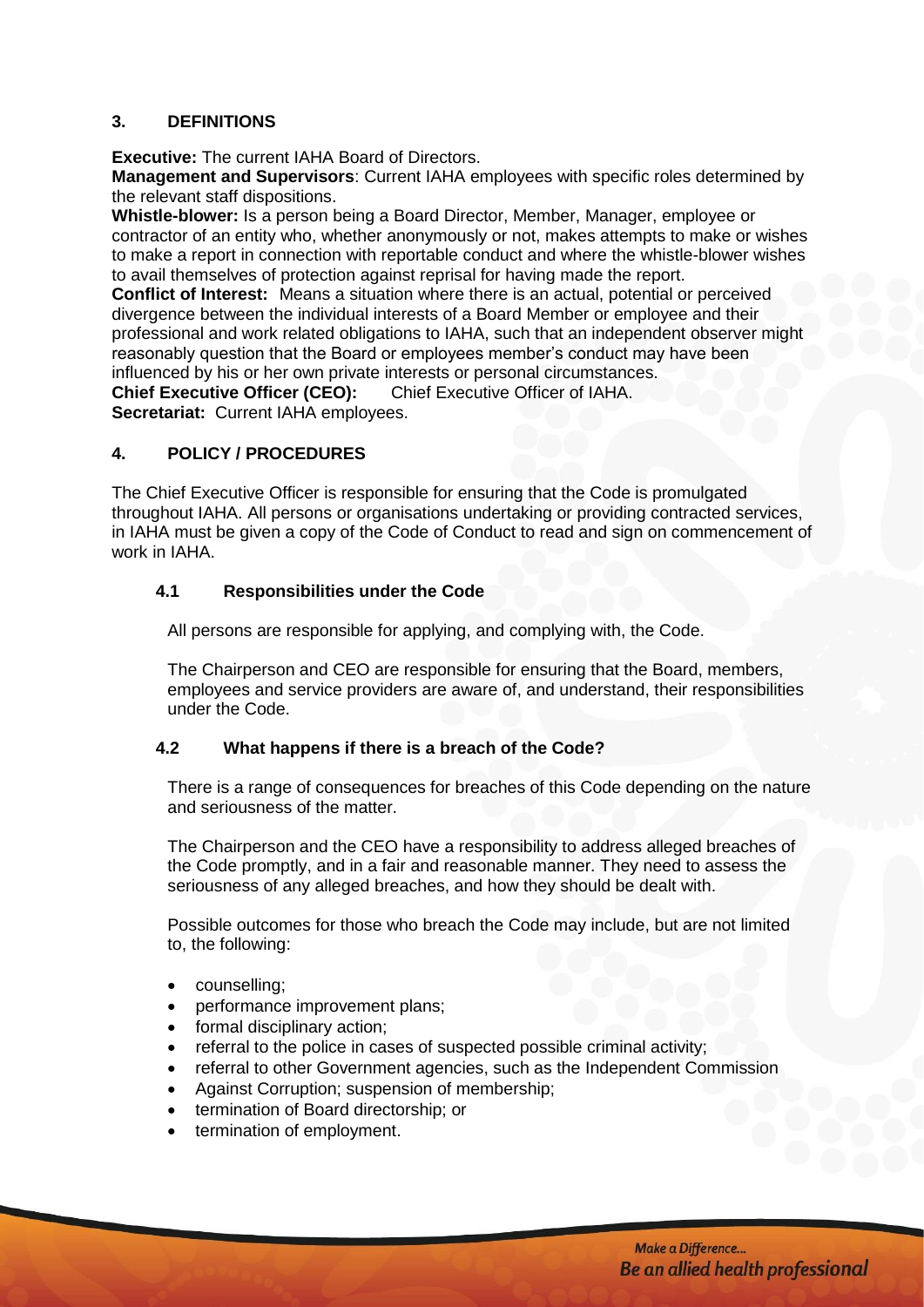Certain sections of the Code reflect the requirements of legislation, and breaches of these conditions may be punishable under law.

## **4.3 What to do if you are concerned about a breach of the Code?**

Any breach or concerns about a breach of the Code should be reported to the Chairperson, CEO or their manager respectively. If they are not comfortable about reporting to the Chairperson, CEO or their manager, they should report the matter to the Board of Directors.

In some circumstances, such as allegations of corruption, there is a mandatory requirement to report matters to external agencies.

#### **4.4 Protection for people who raise concerns about a breach of the Code**

IAHA is committed to protecting any person who raises concerns about a breach of the Code from retaliation or reprisals. Any attempt to take detrimental action against a person who raises a legitimate breach of the Code will be treated seriously and may lead to disciplinary action.

Further, it is a criminal offence to take reprisal against a whistle-blower under Section 20 of the Public Interest Disclosures Act 1994 where a disclosure falls within the scope of that Act.

## **5. IAHA CORE VALUES**

We value and respect Aboriginal and Torres Strait Islander:

- Cultures & Identities
- Knowledges & Perspectives
- Sharing & Relationships

We believe that Aboriginal and Torres Strait Islander ways of knowing, being and doing can influence and transform systems through collective action and partnership. We will collaborate with integrity, find strength in and value diversity, and will seek and support Aboriginal and Torres Strait Islander led strategies to meet local needs.

We strive to reflect these Core values in our workplaces, communities, families and in our conduct by demonstrating the following principles:

#### **Culture as central to Aboriginal and Torres Strait Islander health and wellbeing**

- IAHA recognises culture is foundational to Aboriginal and Torres Strait Islander health and wellbeing.
- We believe in the holistic view of Aboriginal and Torres Strait Islander health and wellbeing that relates to the physical, emotional, spiritual and cultural wellbeing of the individual and community.

#### **Aboriginal and Torres Strait Islander leadership and self-determination**

- We support and promote Aboriginal and Torres Strait Islander leadership, strength, resilience and self-determination.
- We affirm that health is a fundamental human right and every human being is entitled to the enjoyment of the highest attainable standard of health conducive to living a life in dignity.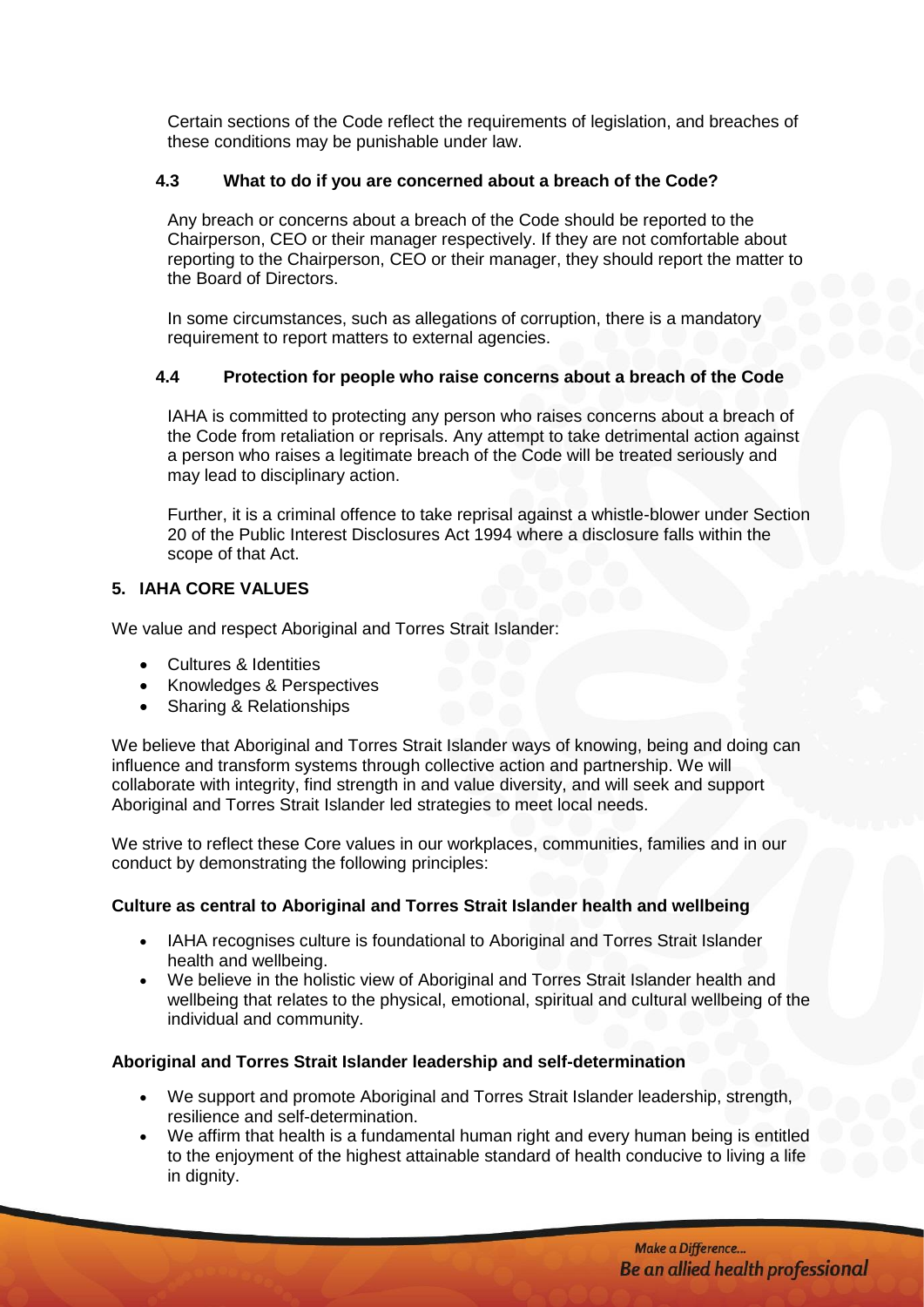• As Indigenous Peoples, we have the right to determine the strategies and priorities of our own health and wellbeing to ensure our individuals, families and communities are strong and thriving.

## **Culturally-informed, strengths-based practice**

- IAHA will embed Aboriginal and Torres Strait Islander knowledge, perspectives and innovations in everything we do.
- We commit to engaging our members to ensure their voice is heard in our written policy submissions, advocacy and programs.
- We commit to continuously learn and develop, while keeping our cultural practice and knowledge at the core of our work.

#### **Partnership and Collaboration**

- IAHA will work collaboratively together as members, with our partners and wider health sector to achieve our vision and purpose.
- We believe that trust and equality is at the centre of building strong, lasting relationships with mutual respect.
- We will be open to new knowledge and provide opportunities for members to engage in meaningful and supportive ways.
- We are an organisation that believes in its people and is people centred.
- Our leaders are role models for our core values and they are accountable.
- We willingly work in partnership to provide excellent levels of support and service.
- We all actively contribute and always seek ways to improve.
- We encourage and recognise outstanding performance and achievements.

#### **Accountability and Responsibility**

- IAHA commits to base our efforts on a foundation of evidence with active engagement of Aboriginal and Torres Strait Islander peoples in collaborative and inclusive decision-making.
- We commit to being reliable partners through effective and transparent good governance practices. Our performance is open to public scrutiny through member and stakeholder surveys.
- We commit to support our members with a strong organisation that is fiscally responsible and accountable. We accept that with local decision making comes responsibility and accountability.
- We foster greater confidence and cooperation through open two-way communication.
- We recognise that accountability is reciprocal and must include Aboriginal and Torres Strait Islander people, families and communities.
- We work within good governance practices and continually monitor our progress, reporting and requirements as a national leading organisation.

#### **Respect**

- We never lose sight of people's fundamental right to be treated with dignity, compassion and respect.
- We listen to the community and each other.
- We welcome new ideas and ways of doing things to improve service delivery.
- We treat our colleagues and stakeholders with dignity and respect, and care about those around us.
- Each of us is responsible for workplace culture and performance.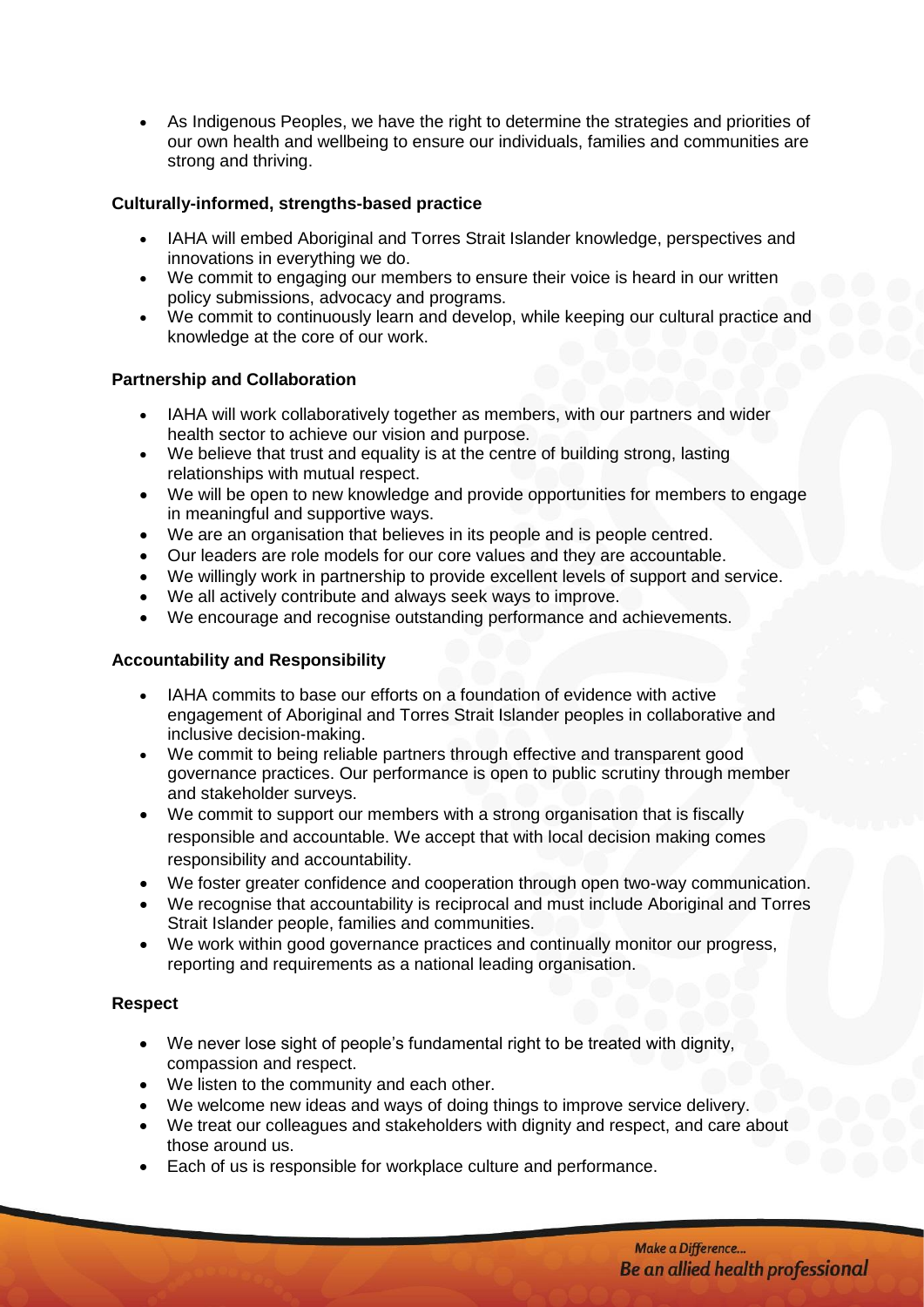• We have zero tolerance for bullying, harassment, racism or discrimination and noone is exempt.

# **6. THE CODE OF CONDUCT**

The Code requires all to adhere to the standards set out below.

The standards in this Code also apply to social activities that take place outside work premises but under IAHA auspices, and to the making of comments about other employees, Board Directors or members on social media where the status of the person making the comments as an IAHA Director, employee or member is indicated or can be inferred.

#### **6.1 Promote a positive work environment**

All must:

- treat all people stakeholders with courtesy and respect and with due sensitivity to the needs of those with diversity of backgrounds and cultures;
- treat all others in a way that promotes harmonious and productive working relationships, and a collaborative teamwork approach;
- not bully or harass others, or discriminate against them on the basis of their sex, race, ethnic or ethno-religious background, marital status, pregnancy, disability, age, homosexuality, transgender or carers' responsibilities;
- not encourage or support others in harassing or bullying, or in acting in a way that is contrary to harmonious working relationships between others;
- where appropriate, attempt to settle any complaints, disagreements or grievances involving others in the first instance; or pursue such matters through the Chairperson or CEO in a way which is proportionate to the issues raised, utilises applicable IAHA policies, and recognises that in any process, to resolve such matters others also have perspectives and rights.

#### **6.2 Demonstrate honesty and integrity**

All must:

- avoid situations which may give rise to pecuniary or other conflicts of interest, and should any conflicts or possible perceptions of such conflicts arise declare them immediately to their manager;
- ensure that their actions and decisions are not influenced by self-interest or considerations of personal gain or other improper motives;
- not accept bribes or inducements that are intended to influence their decisions or actions;
- not accept gifts where they are, or could be reasonably interpreted as being, designed to secure influence or preferential treatment in favour of the giver, which means that token or inexpensive gifts offered as an expression of gratitude can be accepted; and
- provide honest and accurate comments when giving references.

#### **6.3 Acting professionally and ethically**

All must:

• comply with all applicable IAHA policies and procedures;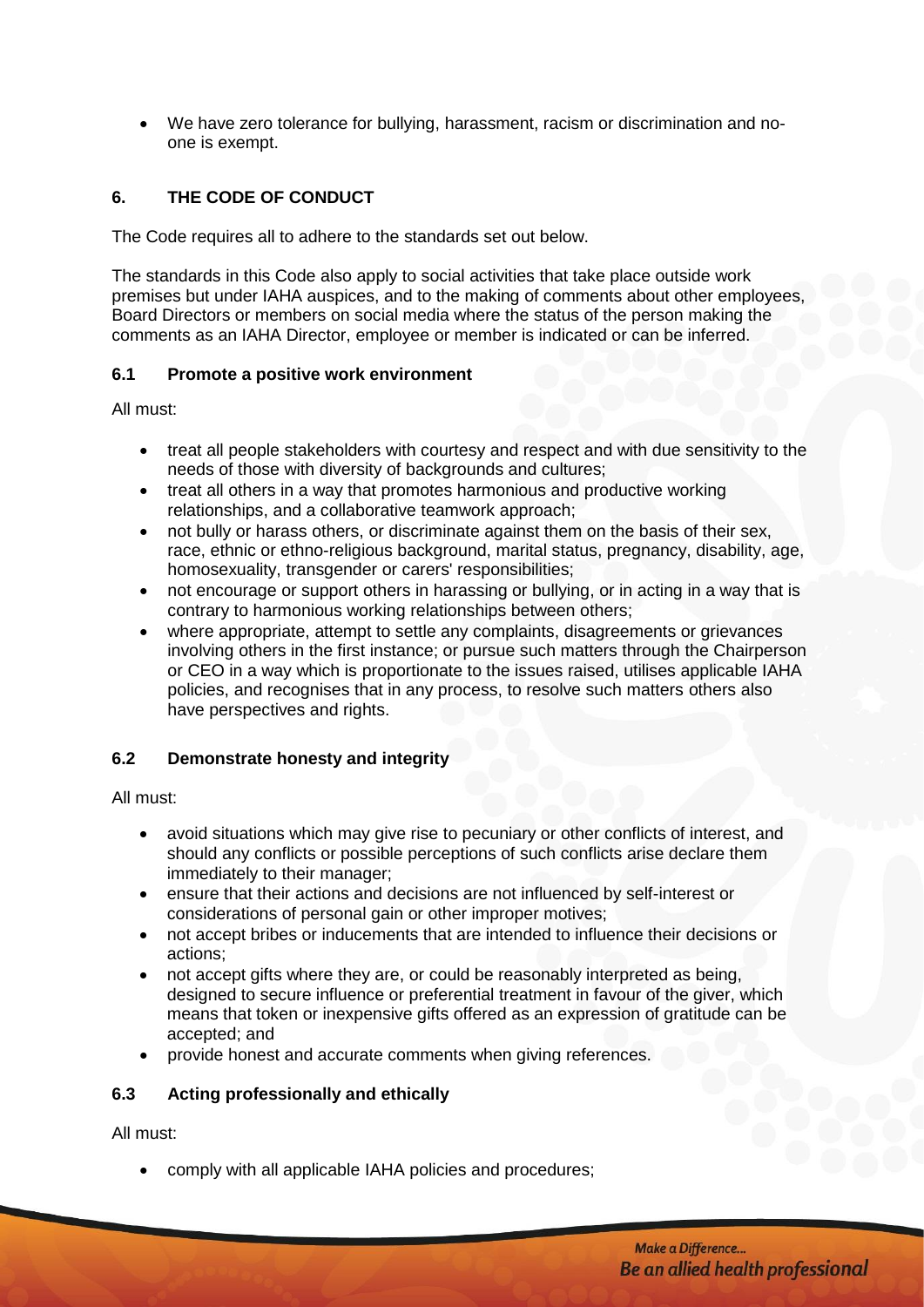- avoid conduct that could bring IAHA or any of its employees, Board of Directors or members into disrepute, including when using social media;
- act in a way which protects and promotes the interests of IAHA;
- only provide official comment on matters related to IAHA if authorised to do so:
- when making public comment on issues or participating in political or industrial activities, not indicate or imply that their views are those of IAHA;
- carry out their duties or responsibilities in a politically neutral manner;
- report criminal charges or convictions against them involving offences punishable by imprisonment for 12 months or more to the CEO within 7 days of the charge being laid or a conviction recorded;
- report to the Chairperson, CEO, manager and/or to the appropriate external statutory body any misconduct by others of which they become aware, such as corruption, fraud, maladministration, and serious or substantial waste; and,
- conduct themselves in a manner which does not damage or undermine the reputation of IAHA its members, Board or employees, avoiding actual impropriety and any appearance of improper behaviour.

## **6.4 Use official resources lawfully, efficiently and only as authorised.**

All must:

- use IAHA resources efficiently;
- use all equipment, goods, resources and materials provided for work-related purposes only, and not for outside business practice or political purposes: for example, employees cannot operate a private business from the workplace. However, reasonable personal use may be made of equipment (such as phones, computers or photocopiers) provided that work performance is not affected and any instructions about such personal use are followed.
- follow any special directions or conditions that apply to the authorised use of official resources for non - official purposes; and
- not use IAHA internet and email resources for accessing, transmitting, storing or downloading pornographic, sexually explicit or otherwise inappropriate material.

#### **6.5 Maintain the security of confidential and/or sensitive official information.**

All must:

- keep confidential all personal information and records including Board papers, discussions, decisions and related correspondence;
- not use or release official information without proper authority, such as discussing or providing information on social media that could identify stakeholder information;
- maintain the security of confidential and/or sensitive information, including that stored on communication devices; not disclose, use or take advantage of information obtained in the course of official duties, including when they cease to work in IAHA;
- make only proper use of information acquired as a Board member; and,
- do not disclose the contents of any correspondence received by IAHA, except until such time, where appropriate, it is public record.

#### **6.6 Maintain professional relationships with all stakeholders.**

All must: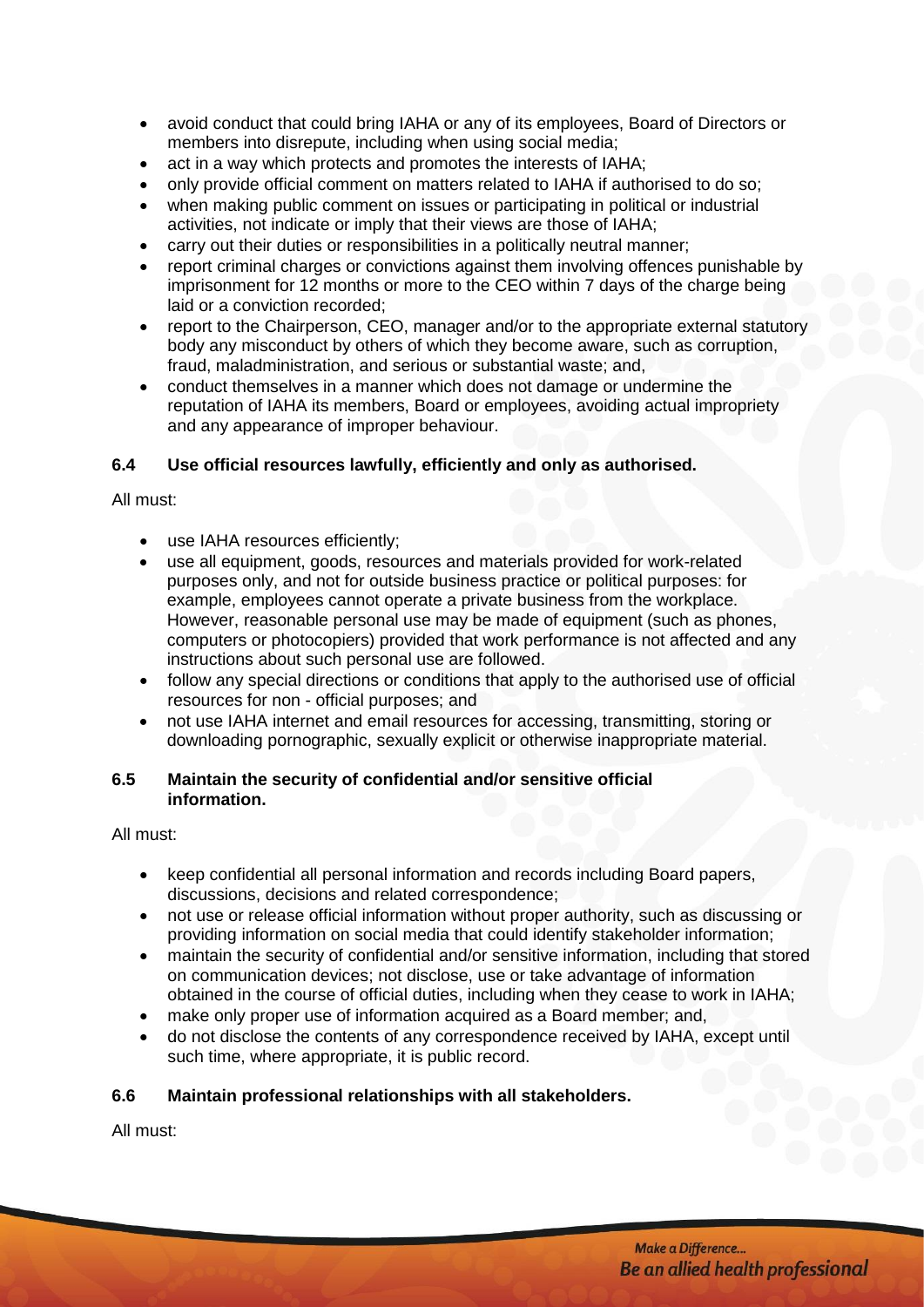- not take an unfair advantage of, or exploit any relationship with stakeholders in any way, including not engaging in on-line friendships with stakeholders via social media;
- not have any sexual relationship with a stakeholder during a working relationship.

#### **6.7 Responsiveness to IAHA members.**

All must:

- Ensure that IAHA activities are responsive to the needs and interests of members;
- Ensure that the Board of Directors are accountable to the members by documenting and communicating actions and decisions, as appropriate;
- Apply the principles of equality and diversity, and ensure that IAHA is fair and open to all sections of the organisation in all of its activities; and,
- Actively seek input and communicate with IAHA membership.

#### **6.8 Effective Board Performance.**

All must:

- Ensure co-operation of all Board members to manage the Board's own operations;
- Strive to attend all Board meetings, contribute to meetings by reading Board papers and adequately prepare for meeting discussion;
- Make informed decisions and give due consideration to differing points of view on the Board and amongst members;
- Accept and support the decision of the majority; and,
- Work co-operatively with the Secretariat, recognising their role and responsibilities.

#### **6. ACKNOWLEDGEMENTS / REFERENCES**

IAHA Organisational Chart IAHA Conflict of Interest Policy IAHA Complaints Policy IAHA Grievance Policy IAHA [Representation Policy](http://www.rmit.edu.au/browse;ID=n7y9crkaedx7z) IAHA Conflict Resolution and Mediation Policy IAHA Harassment Policy IAHA Outside Employment Policy IAHA Risk Management Policy IAHA Safe Driving Policy IAHA Work Health & Safety Policy IAHA Whistleblower Policy IAHA Racism Policy IAHA Discrimination Policy

#### **7. RELATED LEGISLATION**

Public Interest Disclosures Act 1994 Health Records Act 2001 (Vic) Information Privacy Act 2000 (Vic) Charter of Human Rights and Responsibilities Act 2006 (Vic) Privacy Act 1988 (Cth)